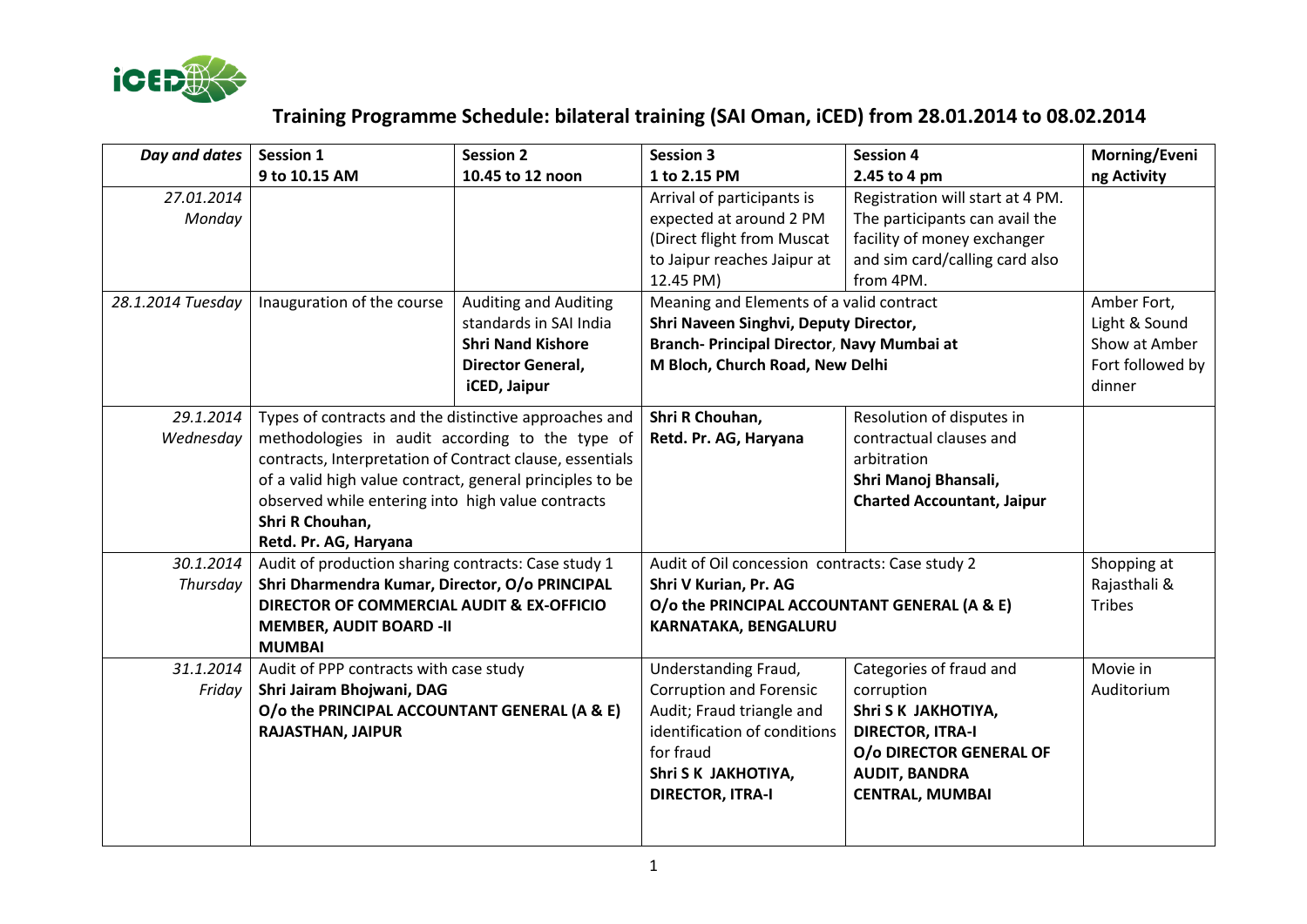

| Day and dates       | <b>Session 1</b>                                                       | <b>Session 2</b>               | <b>Session 3</b>                                          | <b>Session 4</b>                                          | Morning/Eveni                               |  |
|---------------------|------------------------------------------------------------------------|--------------------------------|-----------------------------------------------------------|-----------------------------------------------------------|---------------------------------------------|--|
|                     | 9 to 10.15 AM                                                          | 10.45 to 12 noon               | 1 to 2.15 PM                                              | 2.45 to 4 pm                                              | ng Activity                                 |  |
|                     |                                                                        |                                | O/o DIRECTOR GENERAL                                      |                                                           |                                             |  |
|                     |                                                                        |                                | OF AUDIT, BANDRA                                          |                                                           |                                             |  |
|                     |                                                                        |                                | <b>CENTRAL, MUMBAI</b>                                    |                                                           |                                             |  |
|                     |                                                                        |                                |                                                           |                                                           |                                             |  |
| 1.2.2014 - 2.2.2014 | Outstation Field trip:- Bharatpur Bird Sanctuary and Taj Mahal at Agra |                                |                                                           |                                                           |                                             |  |
| Saturday/Sunday     |                                                                        |                                |                                                           |                                                           |                                             |  |
| 3.2.2014            | Potential fraud indicators and high risk areas                         |                                | Control activities for prevention of fraud and corruption |                                                           | Shopping                                    |  |
| Monday              | Shri Sadu Israel, PRINCIPAL DIRECTOR OF                                |                                | including information technology techniques               |                                                           |                                             |  |
|                     | AUDIT (CENTRAL) , O/o the PRINCIPAL DIRECTOR OF                        |                                | Sunil S Dadhe, Pr. AG, O/o the Pr. ACCOUNTANT GENERAL     |                                                           |                                             |  |
|                     | <b>AUDIT (CENTRAL), HYDERABAD</b>                                      |                                | (E&RSA), ODISHA, BHUBANESWAR                              |                                                           |                                             |  |
| 4.2.2014            | Responsibilities for prevention of Fraud and                           |                                | Forensic audit, Fraud Detection and Investigation         |                                                           | <b>Biodiversity trail</b><br>in the morning |  |
| Tuesday             | Corruption; Basic discussion of the roles of auditors,                 |                                |                                                           | techniques, Distinction between the roles of CAG, CBI and |                                             |  |
|                     | fraud professionals and forensic accountants with                      |                                | CVC with specific reference to fraud, corruption and      |                                                           |                                             |  |
|                     | case study                                                             |                                | contracts                                                 |                                                           |                                             |  |
|                     | Shri Sadu Israel, Principal Director, O/o the Principal                |                                | Shri B.L. Soni (I.P.S.)                                   |                                                           |                                             |  |
|                     | Director of Audit (Central), Hyderabad                                 |                                | Addl. Director General,                                   |                                                           |                                             |  |
|                     |                                                                        |                                | Rajasthan Police Academy, Jaipur                          |                                                           |                                             |  |
| 5.2.2014            | ASOSAI guidelines for                                                  | Project work: Audit of         | Project work: Audit of                                    | Presentation of Project results                           | Visit to chokhi                             |  |
| Wednesday           | dealing with the audit of                                              | <b>Contracts and Frauds</b>    | <b>Contracts and Frauds</b>                               | by trainee teams                                          | dhani, Jaipur                               |  |
|                     | fraud and corruption                                                   | Shri Sadu Israel,              | Shri Sadu Israel, Principal                               | Shri Sadu Israel, Principal                               |                                             |  |
|                     | Shri Sadu Israel, Principal                                            | <b>Principal Director, O/o</b> | Director, O/o the                                         | Director, O/o the Principal                               |                                             |  |
|                     | Director, O/o the                                                      | the Principal Director         | <b>Principal Director of</b>                              | Director of Audit (Central),                              |                                             |  |
|                     | <b>Principal Director of</b>                                           | of Audit (Central),            | Audit (Central),                                          | Hyderabad                                                 |                                             |  |
|                     | Audit (Central),                                                       | Hyderabad                      | Hyderabad                                                 |                                                           |                                             |  |
|                     | Hyderabad                                                              |                                |                                                           |                                                           |                                             |  |
| 6.2.2014 Thursday   | Sustainable development: Introduction to                               |                                | Fraud & Corruption - a                                    | Audit of Municipal Solid Waste                            |                                             |  |
|                     | Environmental auditing, Role of SAIs in audit of                       |                                | Case Study                                                | Disposal - A case Study                                   |                                             |  |
|                     | sustainable development                                                |                                | <b>Shri Nand Kishore</b>                                  | Ms. Nameeta Prasad,                                       |                                             |  |
|                     | Ms. Gurveen Sidhu,                                                     |                                | Director General, iCED,                                   | Director, iCED, Jaipur                                    |                                             |  |
|                     | <b>Principal Director,</b>                                             |                                | Jaipur                                                    |                                                           |                                             |  |
|                     | O/o the PRINCIPAL DIRECTOR OF AUDIT,                                   |                                |                                                           |                                                           |                                             |  |
|                     | <b>SCIENTIFIC DEPARTMENTS,</b>                                         |                                |                                                           |                                                           |                                             |  |